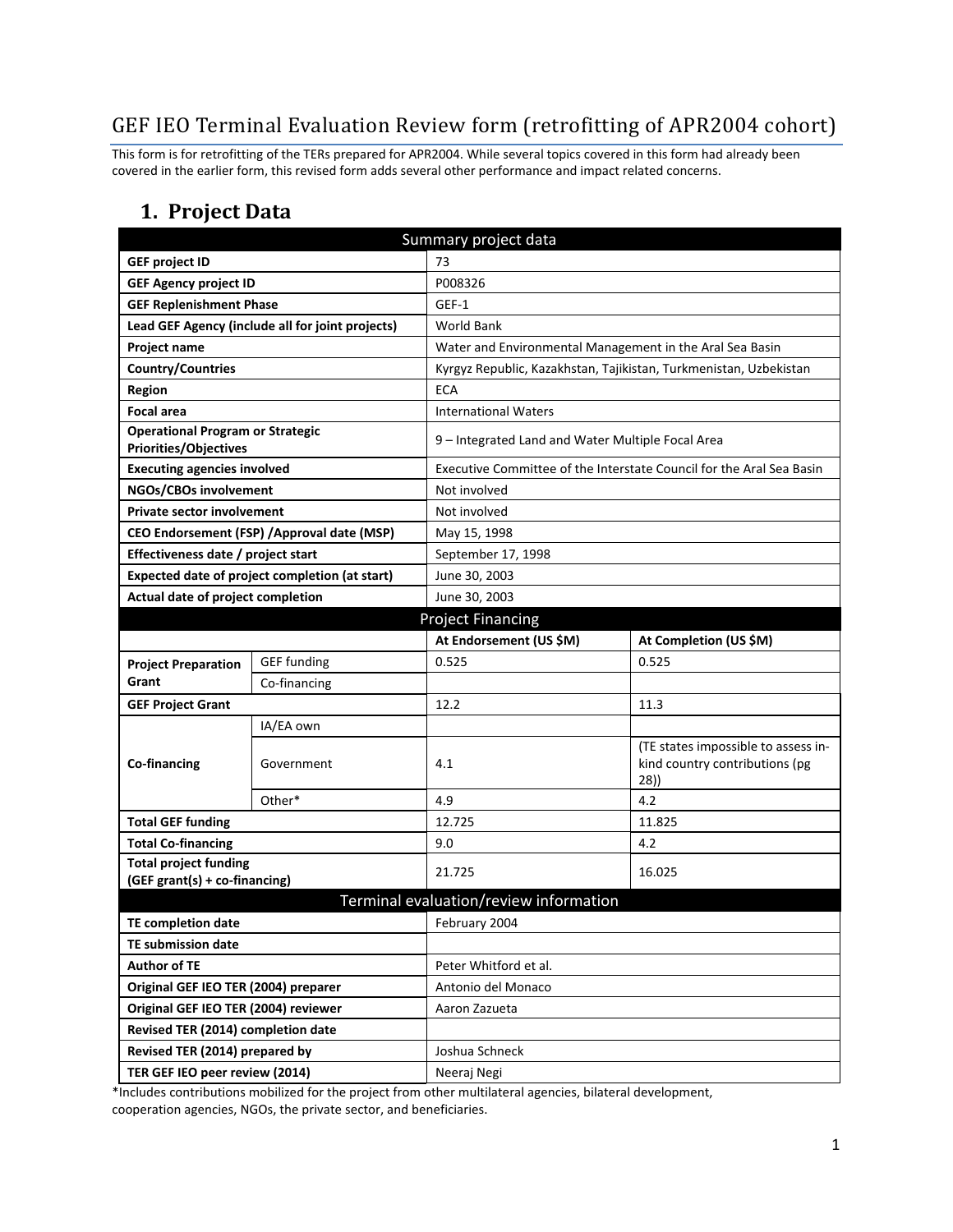# **2. Summary of Project Ratings**

| <b>Criteria</b>                           | <b>Final PIR</b> | <b>IA Terminal</b><br><b>Evaluation</b>                                                      | <b>IA Evaluation</b><br><b>Office Review</b> | <b>GEF EO Review</b> |
|-------------------------------------------|------------------|----------------------------------------------------------------------------------------------|----------------------------------------------|----------------------|
| <b>Project Outcomes</b>                   | S                | U<br>(ICR notes that<br>MS would have<br>been applied if<br>rating option<br>were available) | <b>MU</b>                                    | <b>MU</b>            |
| <b>Sustainability of Outcomes</b>         |                  |                                                                                              |                                              | ML                   |
| <b>M&amp;E Design</b>                     | N/R              | N/R                                                                                          | N/R                                          | MU                   |
| <b>M&amp;E</b> Implementation             | S                | N/R                                                                                          | N/R                                          | MU                   |
| <b>Quality of Implementation</b>          | N/R              | U<br>(ICR notes that<br>MS would have<br>been applied if<br>rating option<br>were available) | U                                            | MU                   |
| <b>Quality of Execution</b>               | S                | U                                                                                            | U                                            | $\cup$               |
| Quality of the Terminal Evaluation Report |                  |                                                                                              | S                                            | <b>MS</b>            |

## **3. Project Objectives**

#### 3.1 Global Environmental Objectives of the project:

The Global Environmental Objectives (GEOs) of the project, as stated in the Project Document (PD), are to contribute to the stabilization of the Aral Sea Basin environment and rehabilitate wetlands of the Amu Darya delta. The Aral Sea Basin covers an area of 2.2 million kilometers and is home to some 38 million people (1995 census, PD, pg 1). The Lake Sudoche area, one of the official wetlands of the Amu Darya, provides habitat to several globally threatened bird species (PD, pg 22). The basin is the site of one of the world's worst environmental disasters, as water from the basins two contributing rivers, the Amu Darya and Syr Darya, has, since the breakup of the Soviet Union, increasingly been diverted to agriculture. Today 90 percent of the basin water is diverted for agriculture. The result is increasing salinization of the basin, and a rapid drying up of the Aral Sea, which, at the time of the PD, had shrunk by 70 percent in volume.

#### 3.2 Development Objectives of the project:

The DO of the project, as stated in the PD, is to address the root causes of the overuse and degradation of the international waters of the Aral Sea Basin by assisting the Central Asian States in implementing the Aral Sea Basin Program (ASBP), which was approved by the five heads of the participating states in 1994. Following an initial pre-project phase of ASBP, this project's overall objective is to "stimulate and achieve substantive and concrete progress" towards the four long-term objectives of the ASBP:

- 1. Stabilize the environment of the Aral Sea basin;
- 2. Rehabilitate the disaster zone around the Sea;
- 3. Improve the management of the international waters of the Aral Sea Basin; and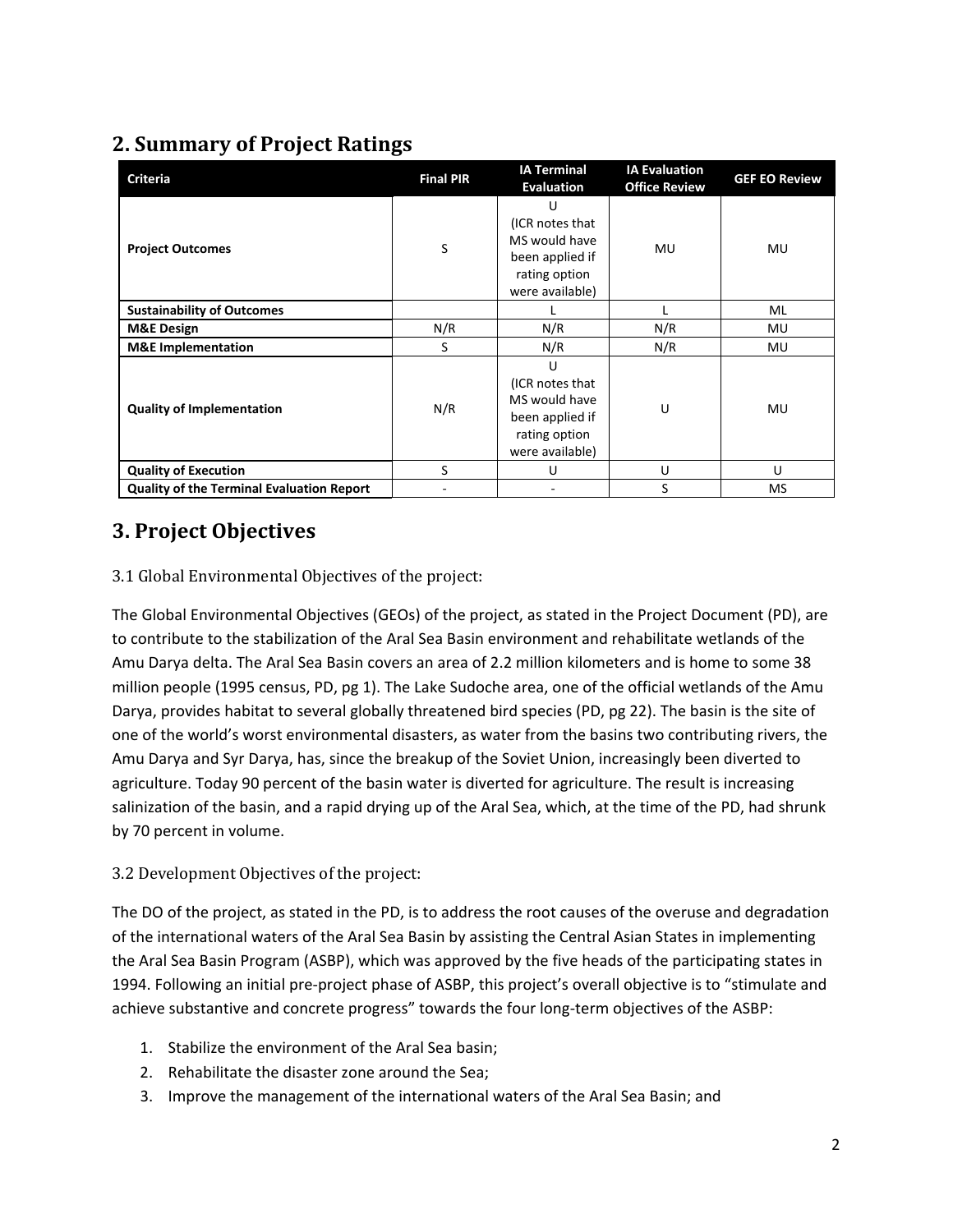4. Build the capacity of regional institutions to plan and implement the above programs.

The focus of the GEF project is on objectives 1 and 3, with contributions to the other two objectives. Objectives 2 and 4 are to be pursued primarily by the Executive Committee of the International Fund for Aral Sea (EC-IFAS) and national governments with help from UNDP and other donors. The PD states that the ASBP leadership is expected to set a target of reducing water withdrawals for irrigation by 15% by closure of the project (PD, pg 17).

The project's activities were grouped into one lead component (A) and five support components:

- A. *Water and salt management* supporting development of regional and national water management strategies and piloting of water conservation efforts.
- B. *Public awareness* development of public awareness campaign in the five states.
- C. *Dam safety and reservoir management* supporting safety assessment of selected dams in the five countries and upgrading of monitoring/warning systems.
- *D. Trans-boundary water flow monitoring* supporting the purchase and installation of water flow and water quality monitoring equipment at 25 trans-boundary monitoring stations.
- *E. Wetlands restoration* supporting restoration of Lake Sudoche, and delta lake on the border of the Southern Aral Sea which has become desiccated due to poor water management.
- *F. Project management support* a project management and coordination unit (PMCU) was to be established within EC-IFAS.

3.3 Were there any **changes** in the Global Environmental Objectives, Development Objectives, or other activities during implementation?

**Yes.** During project implementation, various components were adjusted. Components C, D and E, for which implementation went well, were scaled up, while components A-2 (providing grants for pilot water conservation projects) and B, which faced difficulties, were scaled down. Changes in the objectives of revised activities are as follows:

- A. *Water and salt management* supporting development of regional and national water management strategies and a competition was planned for farms and water agencies to propose low-cost water conservation measures.
- B. *Public awareness campaign* was to be started with the goal of convincing water users to reduce water consumption by 5% by the end of 2002 (1 year before project closure).

## **4. GEF EO assessment of Outcomes and Sustainability**

Please refer to the GEF Terminal Evaluation Review Guidelines for detail on the criteria for ratings.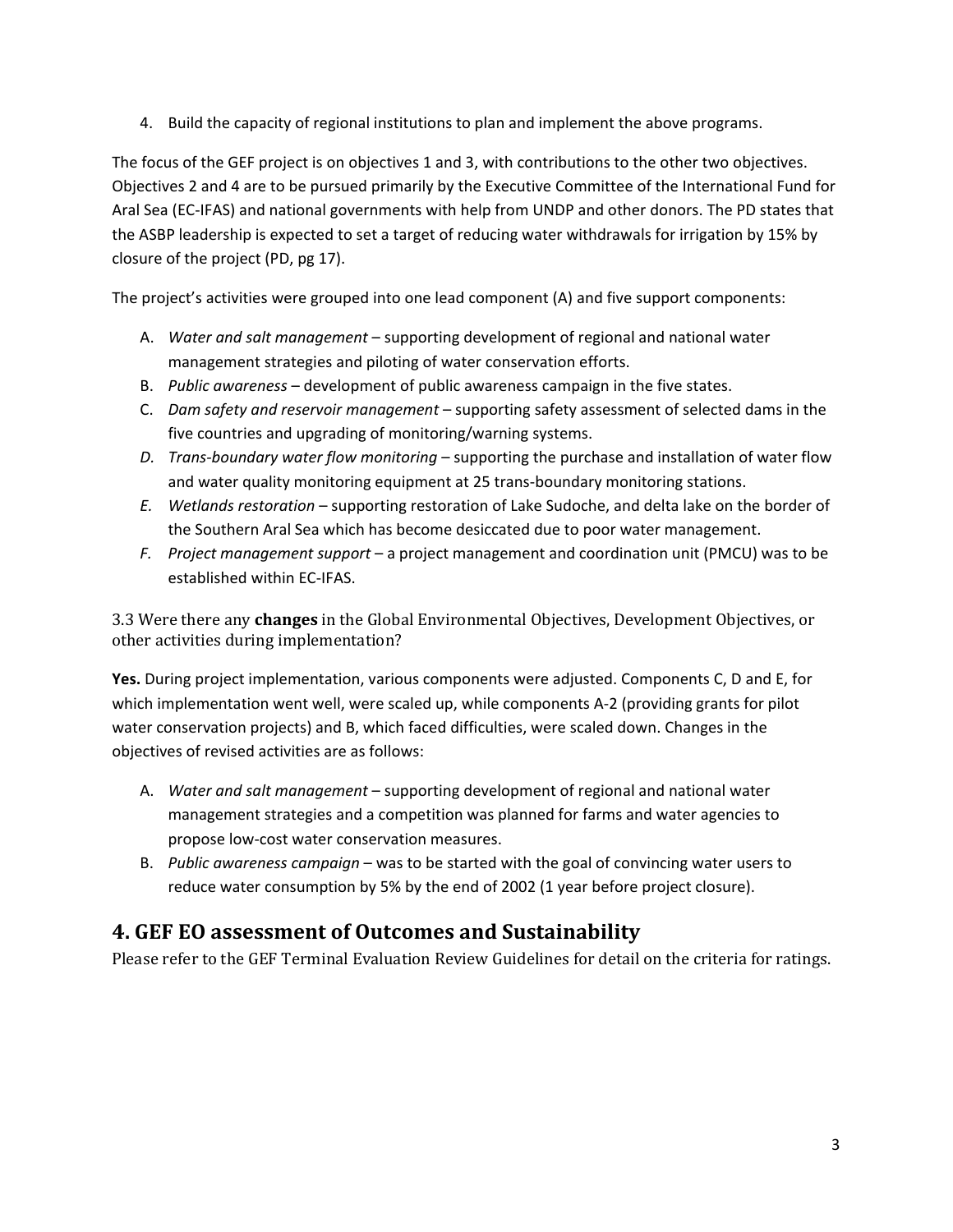Relevance can receive either a Satisfactory or Unsatisfactory rating. For Effectiveness and Cost efficiency, a six point rating scale is used (Highly Satisfactory to Highly Unsatisfactory), or Unable to Assess. Sustainability ratings are assessed on a four-point scale: Likely=no or negligible risk; Moderately Likely=low risk; Moderately Unlikely=substantial risks; Unlikely=high risk. In assessing a Sustainability rating please note if, and to what degree, sustainability of project outcomes is threatened by financial, sociopolitical, institutional/governance, or environmental factors.

Please justify ratings in the space below each box.

| 4.1 Relevance | Rating: Satisfactory |
|---------------|----------------------|
|---------------|----------------------|

The project is relevant to both the GEF and the five partnering countries. For the five countries, relevance is seen in that the project is supporting what is largely a nationally-driven and designed parent project (ASBP) – one that was approved by the five heads of the participating states in 1994. For the GEF, the project is consistent with Operational Program 9: Integrated Land and Water Multiple Focal Area Operational Program. The project meets the criteria of this OP, which include diversity of threats, severity, irreversibility, capacity building, and consistency with national environmental plans. In addition, the wetland restoration activity supports GEF biodiversity goals as the threatened wetland provides habitat to several globally threatened bird species (PD, pg 22).

As assessed in the TE, the project was successful in achieving its principle objective – to support the implementation of the ASBP. In fact, the TE notes that a rating of "moderately satisfactory" would have been applied to outcomes had this category been available at the time of the ICR (TE). While the TE states that the objective of reducing water withdrawals for irrigation by 15% over the project period was not met, it also states that at the time of the TE, water withdrawals from irrigation have been reduced in the Syr Darya Basin (one of the two basins that comprise the Aral Sea Basin), primarily because of reductions in the area irrigated and increased releases of water for hydropower generation in the winter (TE, pg 2). In any case, project achievements were substantial, and include: production of several reports on key water management issues in the Basin that "will be of great value in future water resource management programs in the region"(TE, pg 9); a road map for addressing these issues; restoration of key wetlands that has led to additional investments in wetland restoration by the Uzbek Government in the Amu Darya delta; improved dam safety; and improved monitoring of water flows.

This is not to say the project was without shortcomings, several of which are described below in section 4.3 on project efficiency. Achievements and shortcomings under each of the six project components are detailed below:

A. *Water and salt management* – several reports were prepared including 2 regional reports, five national reports (one for each country), a joint regional and national report, a report on water losses and development strategies, and a report on the Action Plan. In addition a database and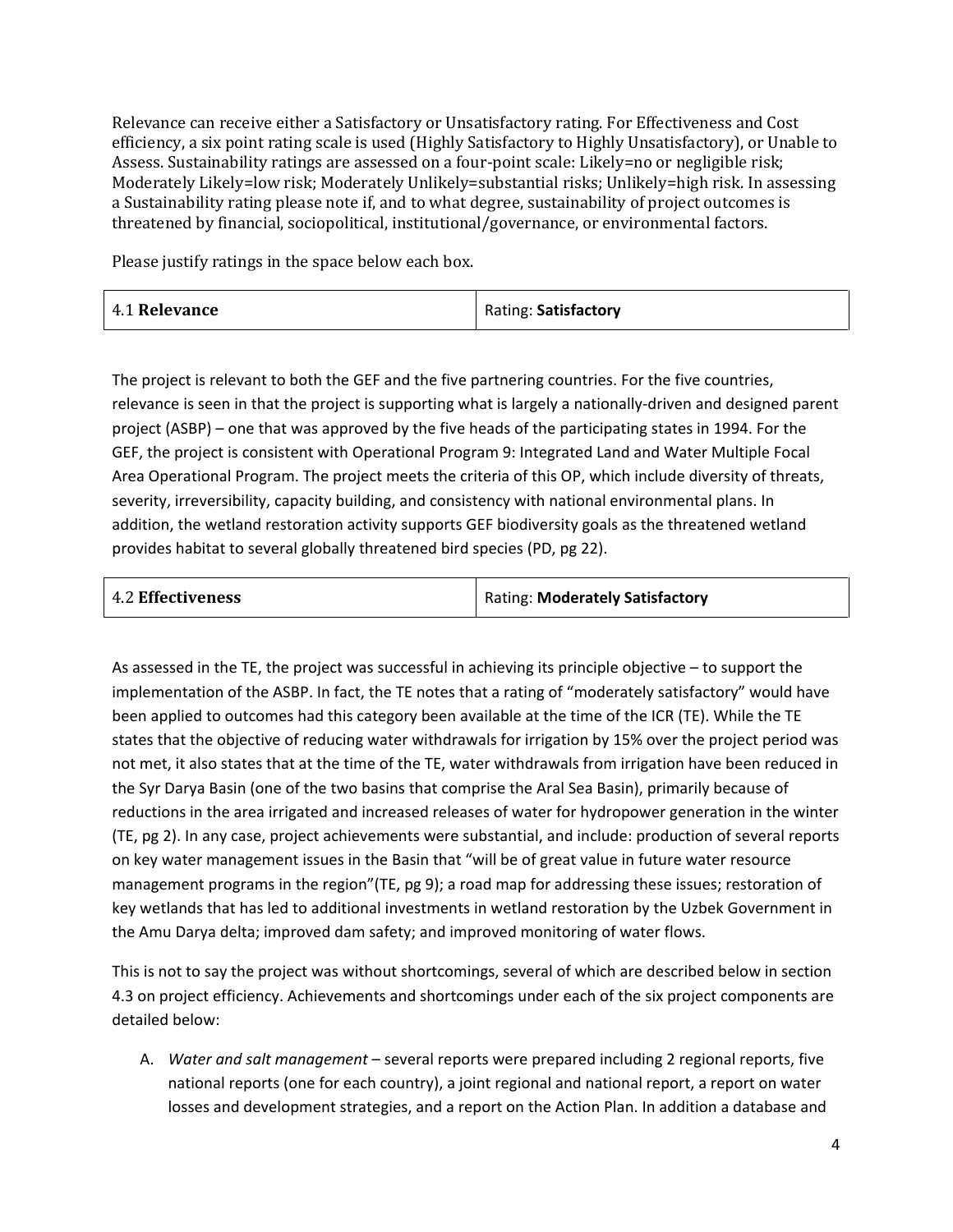set of models were developed to improve analytical capacity in the region. TE states that these studies provided a few key messages that that "will be of great value in future water resource management programs in the region"(TE, pg 9). At project closure, the EC-IFAS, with assistance from UNDP, is holding discussions with the countries on the results of the strategy. A second sub-component under this project activity – the competition for farmers and water agencies to propose low-cost water conservation measures, was closed 2 years early because of concerns about insufficient financial management and major delays in paying award money. At the same time, TE reports that the program demonstrated that farmers will conserve water if given a financial incentive and showed the effectiveness of a number of low-cost options for doing so.

- B. *Public awareness* according to the TE, a large and multi-faceted media campaign was conducted under this activity grouping, and surveys showed that the work was effective in increasing stakeholders' awareness of the amount of wasted water in the Basin, the Aral Sea disaster, and the ASBP project. However, no attempt was made to measure impact on water usage, including the component's 5% target, and TE states that an impact on water usage is doubtful (TE, pg 10).
- C. *Dam safety and reservoir management* under this activity, assessments were made at 10 dams that helped create awareness among governments about the urgency of dam safety, and led to several follow-up investments. According to the TE, safety of at least 9 dams has been improved, and rehabilitation of dams is also helping to improve overall water management in the basin as conflicts between upstream and downstream users are being addressed through changed management of water flows (TE, pg 10).
- *D. Trans-boundary water flow monitoring* under this activity grouping, all 25 trans-boundary water monitoring stations called for in the PD were installed and equipment was procured for an additional 12 stations. Data from the installed stations is currently being used by the basin water management organizations and national water agencies to improve the timing and scheduling of irrigation releases.
- *E. Wetlands restoration* according to the TE, restoration of Lake Sudoche was a big success, meeting its biodiversity and socio-economic targets. TE states that environmental and socioeconomic monitoring was well managed, and that the local population is now able to use the restored area for fishing, hunting, and grazing. The component provided a model for similar restoration efforts, and has led to additional investments by the Government of Uzbekistan in the Amu Darya delta (3 new projects are underway) (TE, pg 11).
- *F. Project management support* According to the TE, project financial management was extremely cumbersome, not timely, and not transparent. At the same time, PMCU is reported to have become competent in project management through the course of the project.

| 4.3 Efficiency | Rating: Unsatisfactory |
|----------------|------------------------|
|----------------|------------------------|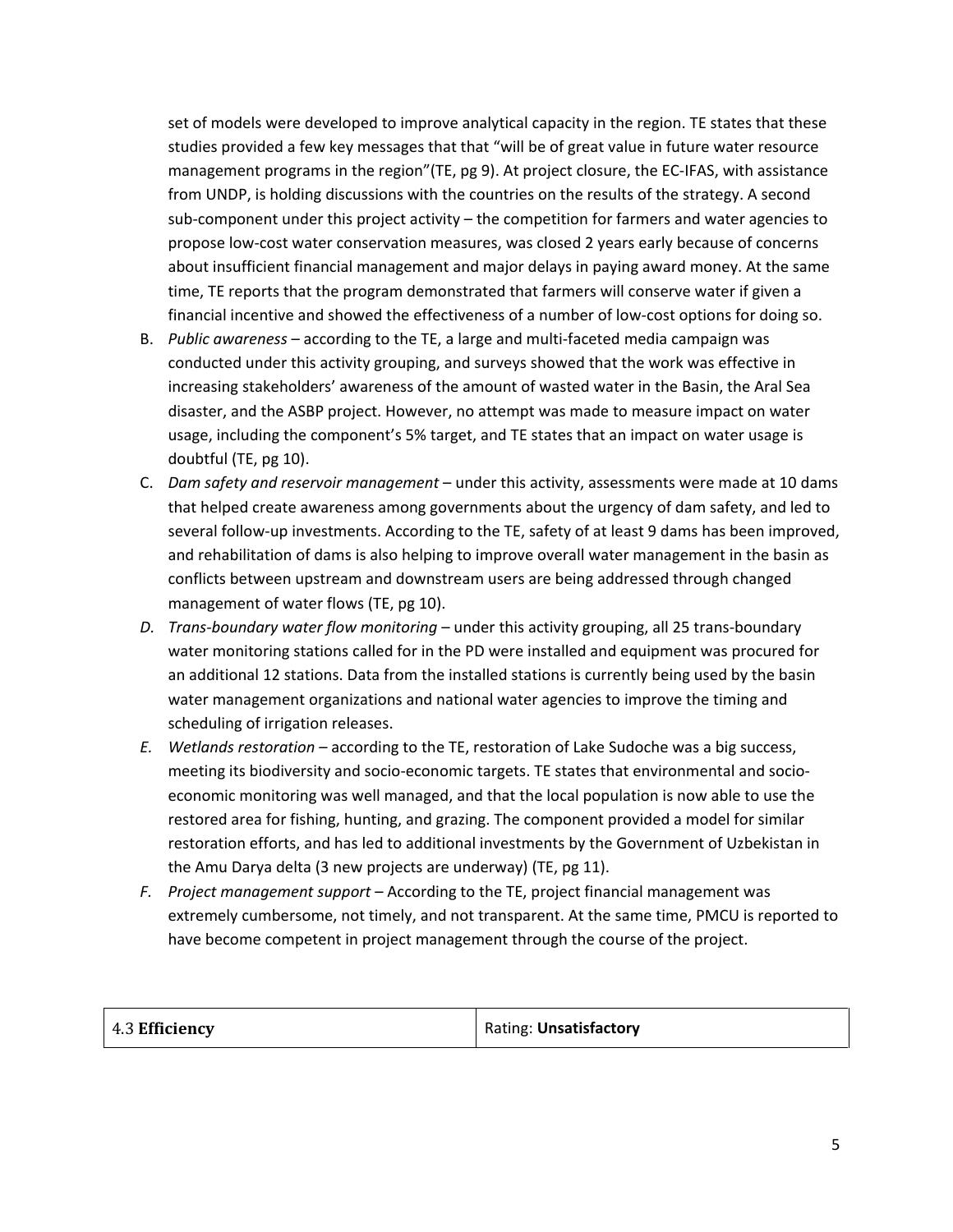TE describes many aspects of project implementation that were inefficient and plagued with difficulties. Issues cited are as follows:

- Financial management and auditing remained a problem throughout the project, and the ability to monitor the project's progress and financial disbursements on a day-to day basis was never established. Reporting was infrequent and inadequate and this made it difficult to update work plans and fully utilize the grant funds (TE, pg 14).
- As stated in TE, the public awareness campaign was based on the incorrect assumption that lack of public awareness was driving wasteful water use practices. The true drivers, revealed during project implementation, were degraded irrigation systems and lack of effective public policies. As a result of this failure to correctly assess the situation in the design stage, funds were spent on what has thus far yielded little in terms of efficiencies in water usage (TE, pg 10).
- A decision was made to rotate the EC-IFAS the regional body charged with coordinating the larger ASBP – to a different country every two years, including movement of offices and staff. This was done while the project management unit (and much of the expertise) for the GEF project stayed in Tashkent. As a result, the EC-IFAS was "greatly weakened" and the larger objective of strengthening the EC-IFAS was not achieved (TE, pg 8 & 11). During the three years (1999-2002) when EC-IFAS was in Turkmenistan, "all momentum and capacity built during the preparation phase of ASBP for addressing regional issues in a cooperative way was lost" (TE, pg 13). Following this, in 2002, when the EC-IFAS was moved to Dushanbe it tried to reassert control over the project, creating a conflict between EC-IFAS and the PMCU that "brought costly delays" to several project components and the loss of trained staff who were demoralized during the course of the conflict (TE, pg 13 & 20).
- TE describes issues with procurement delays during the project's first year that affected key project components and were partly due to inexperience of the PMCU but also the result of policy differences with the Bank that were not fully resolved in the design stage of the project (TE, pg 13).
- One sub-component under activity group A the competition for farmers and water agencies to propose low-cost water conservation measures, was closed 2 years early because of concerns about insufficiently robust financial management and major delays in paying award money.

| 4.4 Sustainability | Rating: Moderately Likely |
|--------------------|---------------------------|
|--------------------|---------------------------|

TE states that overall, sustainability of the activities supported by the project appears likely, although a number of risks remain. Works that have been constructed under components C, D and E (dam safety; flow monitoring; wetlands restoration) have been transferred to national governments with uptake, and continued support likely. Results from the assessment of water and salt management in the basin are being disseminated, and cooperation, while challenging, is judged to be better than many other similar river basins throughout the world (TE, pg 16). As evidence of this, in the Styr Darya basin, there have been a series of agreements between host states since 1995 to address the energy-irrigation operational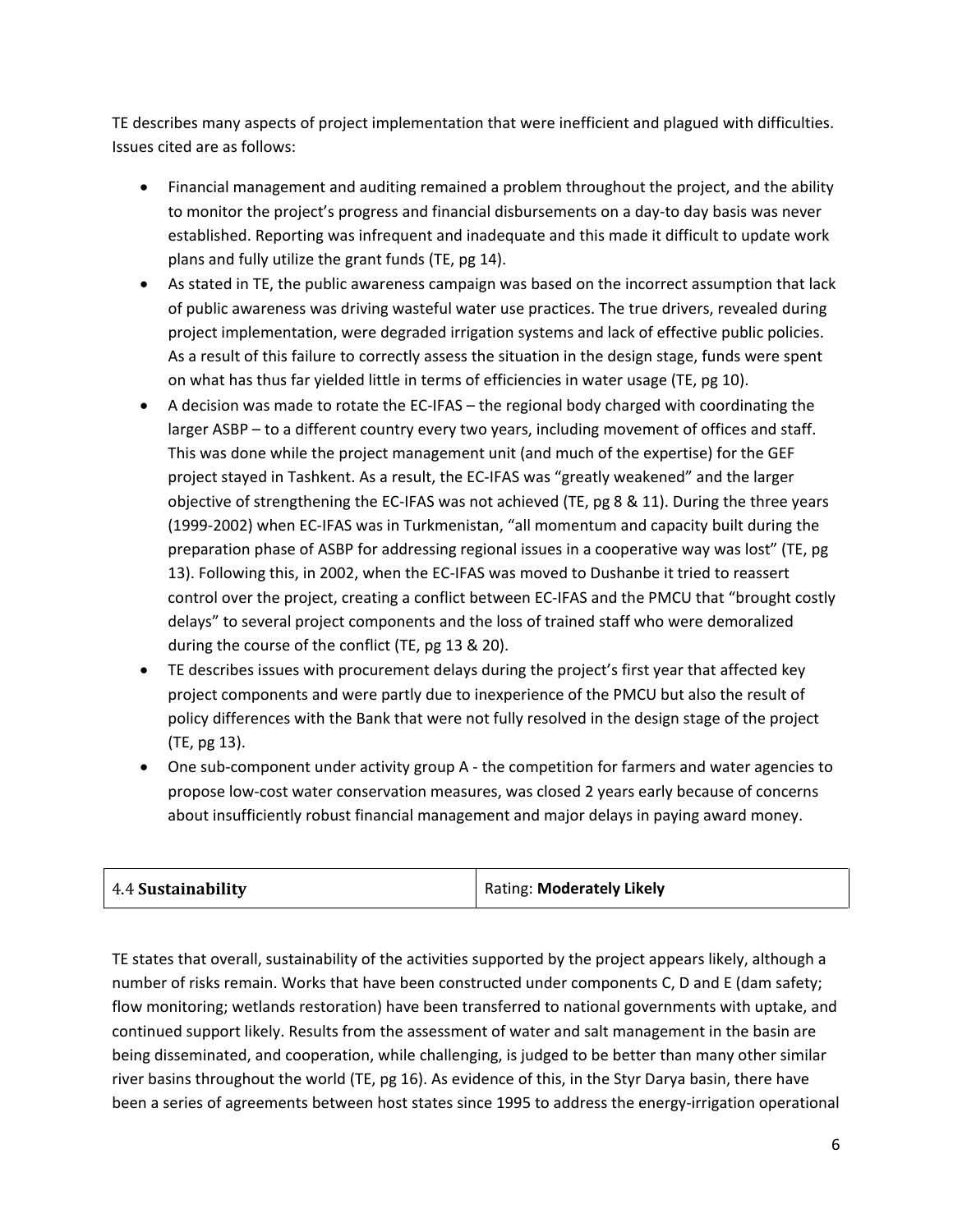conflicts. In particular, a bilateral agreement between Uzbekistan and Turkmenistan in 1996 that clarified the sharing arrangements of Amu Darya waters has thus far worked without any major disputes.

Sustainability is further assessed along the following four dimensions:

- *Environmental* (**ML**) sustainability of wetlands appears likely, as the results have been taken up by Uzbekistan which has expanded the program and created a permanent body to manage the wetlands. Water quality of the lake is still dependent upon fresh water flows from the Amu Darya River which appears likely, though not without moderate risks (TE, pg 17). As to the health of the overall Aral Sea Basin, the PD states very clearly that the best outcome that can be hoped for is a retardation of the rate of the Sea's decline and future maintenance of the lake at a sustainable level (PD, pg 4-5). What little gains the project made towards this overall long-term goal appear sustainable (better information, monitoring, action plans, etc.).
- *Financial* (**ML**) TE states that the IFAS branches (national offices responsible for ASBP project) in each country receive "substantial" financial contributions from their governments for implementing national projects. Of more concern is financing for the EC-IFAS regional office, where to date no long-term mechanism has been found.
- *Socio-Political* (**ML**) All 5 participating countries have a stake in the outcome and success of the ASBP. Moreover, TE reports that the local population in Uzbekistan is already benefiting greatly from the restored wetlands as hunting and fishing are their main sources of income (TE, pg 17). Of more concern is the difficulty of arriving at a sustainable partnership agreement among states for water management, and while the project has contributed to this long-term goal, much work remains.
- *Institutional* (**ML**) TE states that the decision by EC-IFAS to take a lead role in managing dissemination of the project's studies, with UNDP, should allow it to maintain and further develop the technical capacity it needs. Funding for EC-IFAS is still in question (see above). Nationally, the project's work in developing monitoring stations and training ministry workers in this regard appears to have strong state support. Moreover, TE notes that additional assistance for trans-boundary water monitoring is being provided by USAID.

## **5. Processes and factors affecting attainment of project outcomes**

5.1 Co-financing. To what extent was the reported co-financing essential to the achievement of GEF objectives? If there was a difference in the level of expected co-financing and actual co-financing, then what were the reasons for it? Did the extent of materialization of co-financing affect project's outcomes and/or sustainability? If so, in what ways and through what causal linkages?

Co-financing was provided by a consortium of international donors as well as contributions from the five partnering governments where project implementation took place. According to the TE, the Dutch Government provided around \$1.5 million in additional co-financing and the Swiss Development Corporation provided \$1.1 million for completion of the Lake Sudoche rehabilitation. Co-financing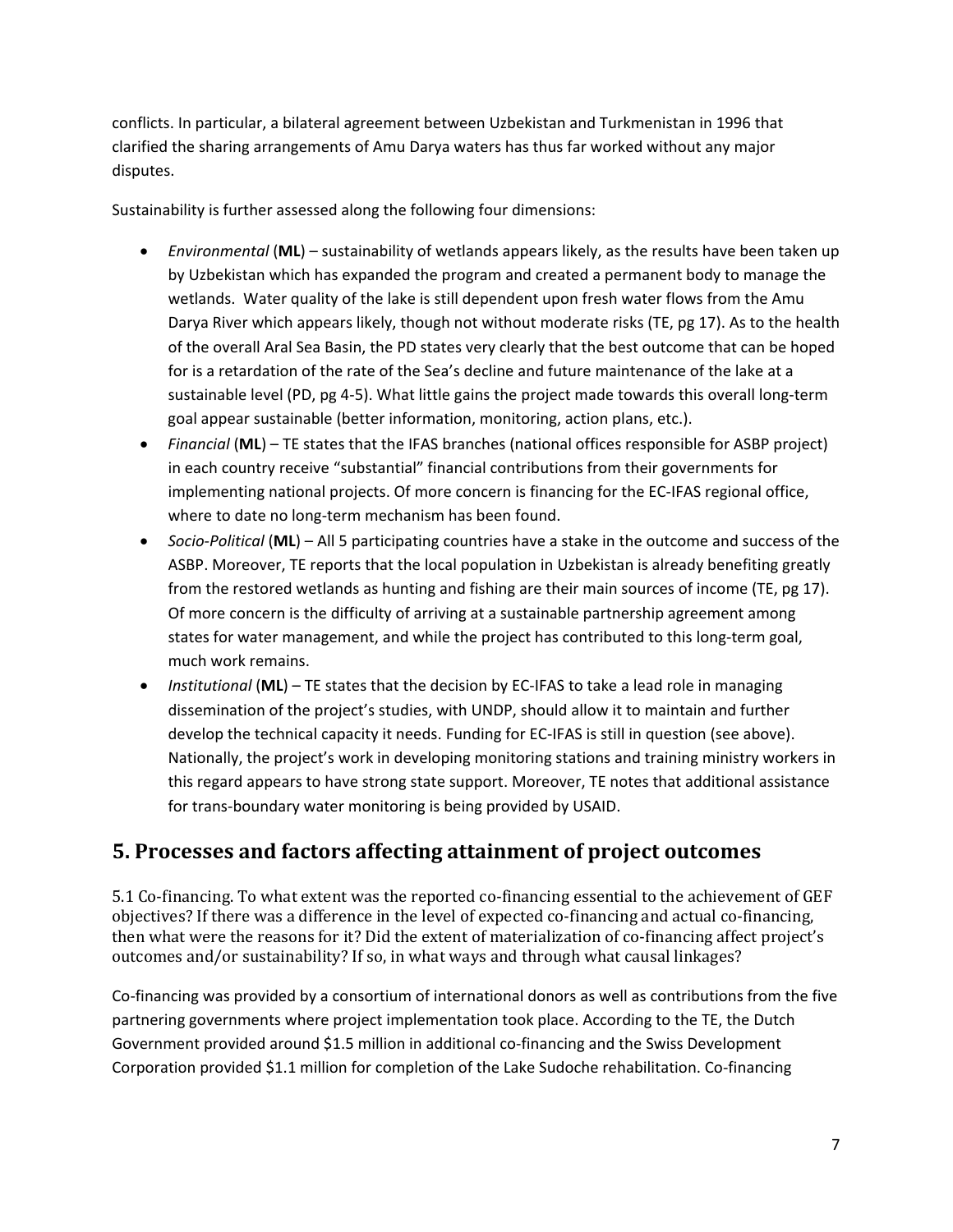commitments appear to have been largely met, and facilitated project outcomes, as they were wellintegrated into each of the project activity groupings.

5.2 Project extensions and/or delays. If there were delays in project implementation and completion, then what were the reasons for it? Did the delay affect the project's outcomes and/or sustainability? If so, in what ways and through what causal linkages?

The project was completed on its expected date of completion at project start. However, specific activities undertaken as part of the project did entail delays. TE notes several instances of procurement delays and conflicts between the PCMU, World Bank, and the EC-IFAS. TE states that procurement schedule for onboarding consultants to support Activities under group A was unrealistic and took longer than anticipated. TE also states that conflict between EC-IFAS and the PMCU that "brought costly delays" to several project components and the loss of trained staff who were demoralized during the course of the conflict (TE, pg 13 & 20). Lastly, the competition for farmers and water agencies to propose low-cost water conservation measures was closed 2 years early because of concerns about insufficient financial management and major delays in paying award money. Overall, it seems that delays experienced during implementation were a factor limiting achievements of some of the project's objective (for example, the piloting of demonstration activities and dissemination of reporting materials), however, the TE is not clear on the extent to which these delays contributed to under achievement.

5.3 Country ownership. Assess the extent to which country ownership has affected project outcomes and sustainability? Describe the ways in which it affected outcomes and sustainability, highlighting the causal links:

TE states that country ownership was not strong for the work of the EC-IFAS and the PCMU, and that this limited achievement of some project components. Again, the TE is not clear on the extent to which this was a factor in limiting achievement. TE notes that while the EC-IFAS appears strong on paper, it was relatively weak because the five countries, despite declarations from their heads of states, were unwilling to delegate decision making powers to IFAS or its secretariat (EC-IFAS). Moreover, TE states that there were concerns regarding Uzbek domination of the PMCU that were never adequately addressed, which limited country ownership for the project. Lastly, the project relied heavily upon consultants and in doing so missed an opportunity to strengthen local ministries and increase country ownership of the project (TE, pg 12). The failure to ensure greater country ownership through a more carefully tailored project design likely limited some outcomes (piloting of water conservation efforts and uptake of action plans in particular) and did not strengthen the institutional parties responsible for continued sustainability of project outcomes.

### **6. Assessment of project's Monitoring and Evaluation system**

Ratings are assessed on a six point scale: Highly Satisfactory=no shortcomings in this M&E component; Satisfactory=minor shortcomings in this M&E component; Moderately Satisfactory=moderate shortcomings in this M&E component; Moderately Unsatisfactory=significant shortcomings in this M&E component; Unsatisfactory=major shortcomings in this M&E component; Highly Unsatisfactory=there were no project M&E systems.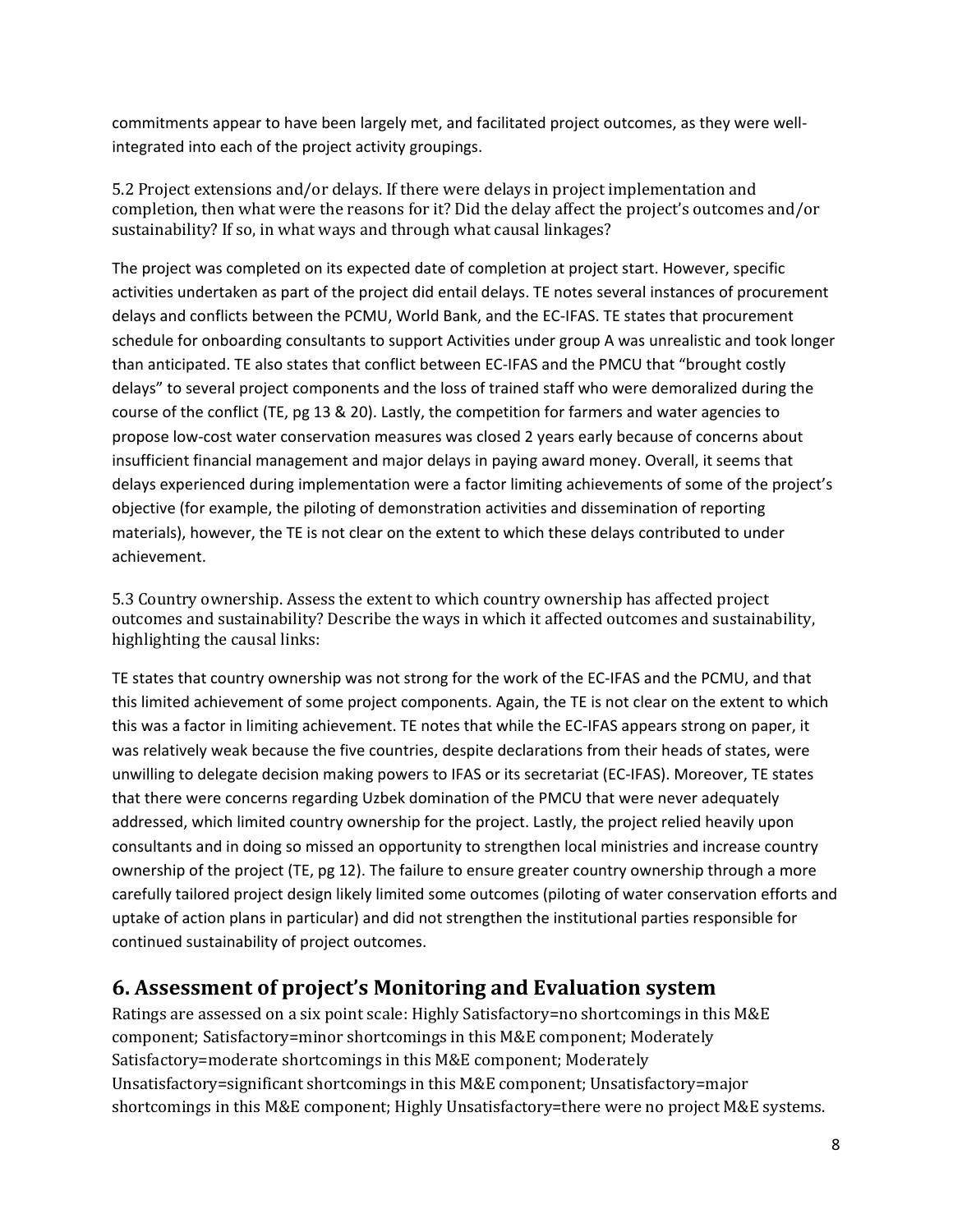Please justify ratings in the space below each box.

| 6.1 M&E Design at entry | Rating: Moderately Unsatisfactory |
|-------------------------|-----------------------------------|
|-------------------------|-----------------------------------|

The design of the project's M&E system was insufficiently detailed for a project of this complexity, with activities spread in 5 countries and involving many stakeholders with somewhat overlapping mandates. PD states that WB mission in Uzbekistan will supervise the project on a continuing basis and that results will be measured against performance indicators shown in the PIP (not found on PMIS, 6/12/14). However, TE states that outcome and activity indicators were not included in the project document (verified) – they were later added during a supervision mission in 1999 (TE, pg 24). A separate budget for M&E is not provided in the PD, nor are timetables for when key project activities and monitoring is expected to take place.

| 6.2 M&E Implementation | <b>Rating: Moderately Unsatisfactory</b> |  |
|------------------------|------------------------------------------|--|
|                        |                                          |  |

One component of the project's M&E appears to have been well managed, that of the biological and socio-economic monitoring of the restoration activities. Other areas of M&E implementation were not satisfactory. As TE notes, financial management and auditing remained a problem throughout the project, and the ability to monitor the project's progress and financial disbursements on a day-to day basis was never established. Reporting was infrequent and inadequate and this made it difficult to update work plans and fully utilize the grant funds (TE, pg 14). There was no attempt to measure any impact from the project's awareness raising campaign on water usage, despite there being a target of 5% reductions from this component. Results from the project's MTR were, on the other hand, taken up in changes to the allocation of project resources for the second half the project. On balance, M&E implementation is rated as moderately unsatisfactory.

### **7. Assessment of project implementation and execution**

Quality of Implementation includes the quality of project design, as well as the quality of supervision and assistance provided by implementing agency(s) to execution agencies throughout project implementation. Quality of Execution covers the effectiveness of the executing agency(s) in performing its roles and responsibilities. In both instances, the focus is upon factors that are largely within the control of the respective implementing and executing agency(s). A six point rating scale is used (Highly Satisfactory to Highly Unsatisfactory), or Unable to Assess.

Please justify ratings in the space below each box.

| 7.1 Quality of Project Implementation | Rating: Moderately Unsatisfactory |
|---------------------------------------|-----------------------------------|
|                                       |                                   |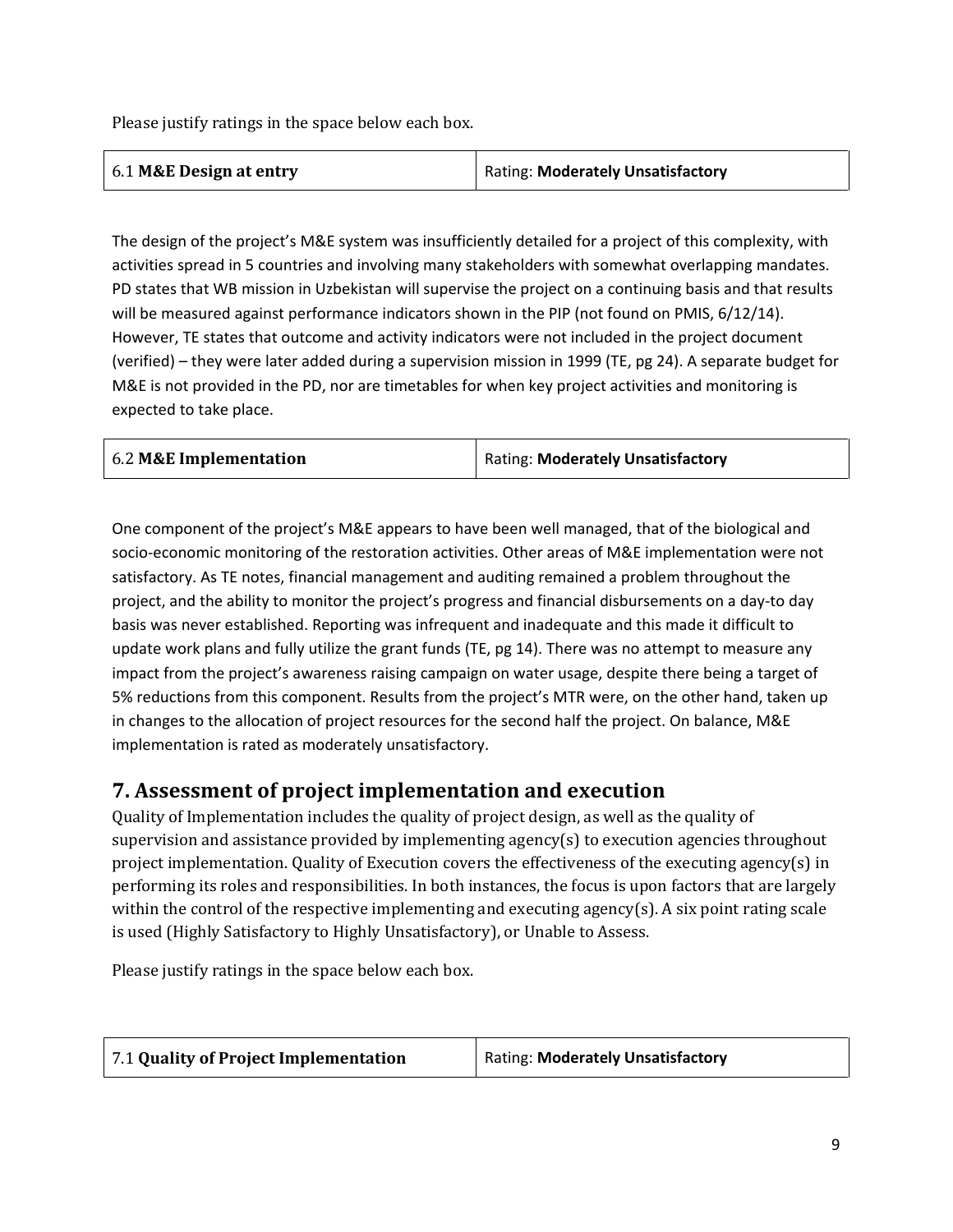As TE notes, design at entry was problematic in several regards. The public awareness campaign (component B) was based on the incorrect assumption that lack of public awareness was driving wasteful water use practices. The true drivers, revealed during project implementation, were degraded irrigation systems and lack of effective public policies. Consequently, funds were spent on what has thus far yielded little in terms of efficiencies in water usage (TE, pg 10). Moreover, the project's M&E systems, as described above, were not sufficiently detailed or adequate for a project with this level of complexity and stakeholders (5 countries, numerous implementation partners). Project design can also be faulted for giving the PMCU responsibility for implementing activities that would have been better served had they been done by national agencies – thus providing an opportunity for greater project ownership and capacity building (TE, pg 12). At the same time, TE notes that project was regularly supervised by the Bank 2x per year, and with a mid-term review in 2001. Lastly, TE faults Bank for not provided sufficient expertise in hydrology or financial management in the early years, with negative consequences for project quality (TE, pg 18).

| 7.2 Quality of Project Execution | Rating: Unsatisfactory |
|----------------------------------|------------------------|
|                                  |                        |

Project execution was unsatisfactory in several regards. As noted above, financial management and auditing remained a problem throughout the project, and the ability to monitor the project's progress and financial disbursements on a day-to day basis was never established. Reporting was infrequent and inadequate and this made it difficult to update work plans and fully utilize the grant funds (TE, pg 14). In the last year of project implementation, the PMCU refused to implement components A and D as part of its ongoing battles with the Bank and with EC-IFAS. As a result, "trained staff were demoralized and left and the Bank and POE technical advice on A-1 issues was ignored" (TE, pg 20).

### **8. Assessment of Project Impacts**

8.1 Environmental Change. Describe the changes in environmental stress and environmental status that occurred by the end of the project. Include both quantitative and qualitative changes documented, sources of information for these changes, and how project activities contributed to or hindered these changes. Also include how contextual factors have contributed to or hindered these changes.

According to the TE, the project's restoration of Lake Sudoche was a big success, meeting its biodiversity and socio-economic targets. TE states that the local population is now able to use the restored area for fishing, hunting, and grazing. (TE, pg 11). TE states that while the objective of reducing water withdrawals for irrigation from the two rivers by 15% over the project period was not met, at the time of the TE, water withdrawals from irrigation have been reduced in the Syr Darya Basin (one of the two basins that comprise the Aral Sea Basin), primarily because of reductions in the area irrigated and increased releases of water for hydropower generation in the winter (TE, pg 2). It is unclear if any of this reduction is due to the project. As assessed in the TE, the goal of reduction water with withdrawals from the Aral Sea basin by 15% would have been impossible for the project to achieve by itself since this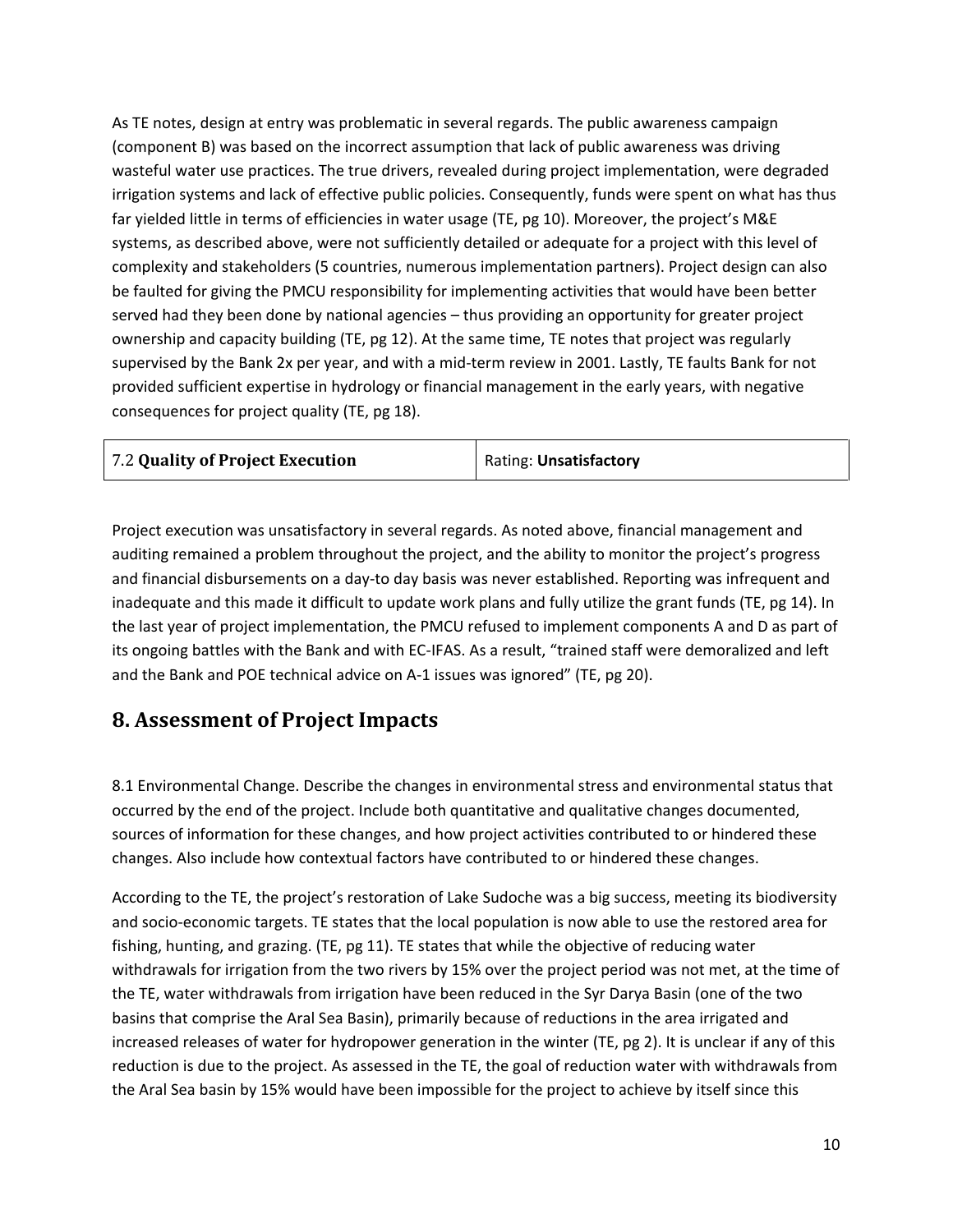would require substantial physical investments in rehabilitation of irrigation and drainage systems in addition to the efforts supported by the project (TE, pg 2).

8.2 Socioeconomic change. Describe any changes in human well-being (income, education, health, community relationships, etc.) that occurred by the end of the project. Include both quantitative and qualitative changes documented, sources of information for these changes, and how project activities contributed to or hindered these changes. Also include how contextual factors have contributed to or hindered these changes.

Restoration of the Lake Sudoche wetlands has allowed the local population to use the restored area for fishing, hunting and grazing, and these activities are the main sources of income for this community (TE, pg 17). In addition, the project is seen to have led to improvements in dam safety. Assessments were made at 10 dams that helped create awareness among governments about the urgency of dam safety, and led to several follow-up investments. According to the TE, safety of at least 9 dams has been improved, and rehabilitation of dams is also helping to improve overall water management in the basin as conflicts between upstream and downstream users are being addressed through changed management of water flows (TE, pg 10).

8.3 Capacity and governance changes. Describe notable changes in capacities and governance that can lead to large-scale action (both mass and legislative) bringing about positive environmental change. "Capacities" include awareness, knowledge, skills, infrastructure, and environmental monitoring systems, among others. "Governance" refers to decision-making processes, structures and systems, including access to and use of information, and thus would include laws, administrative bodies, trustbuilding and conflict resolution processes, information-sharing systems, etc. Indicate how project activities contributed to/ hindered these changes, as well as how contextual factors have influenced these changes.

a) Capacities – Capacity of local ministries in the five participating countries to monitor water quality and flow was enhanced through the project's procurement and installation of monitoring equipment and training in the usage of this equipment. However, TE states that systemic activities designed to strengthen national institutions were not included in the project, to the detriment of project sustainability and capacity building (TE, pg 12). In addition, EC-IFAS was actually weakened over the course of the project due to the decision to pull the PCMU out of the EC-IFAS. Several reports were prepared during the course of the project, including 2 regional reports, five national reports (one for each country), a joint regional and national report, a report on water losses and development strategies, and a report on the Action Plan. In addition a database and set of models were developed to improve analytical capacity in the region. TE states that these studies provided a few key messages that that "will be of great value in future water resource management programs in the region" (TE, pg 9).

b) Governance – Plans for addressing water and salt management issues in the Aral Sea basin were prepared although with limited dissemination to date. Discussions are ongoing, facilitated by EC-IFAS and with assistance from UNDP, on the results of these studies and action plans.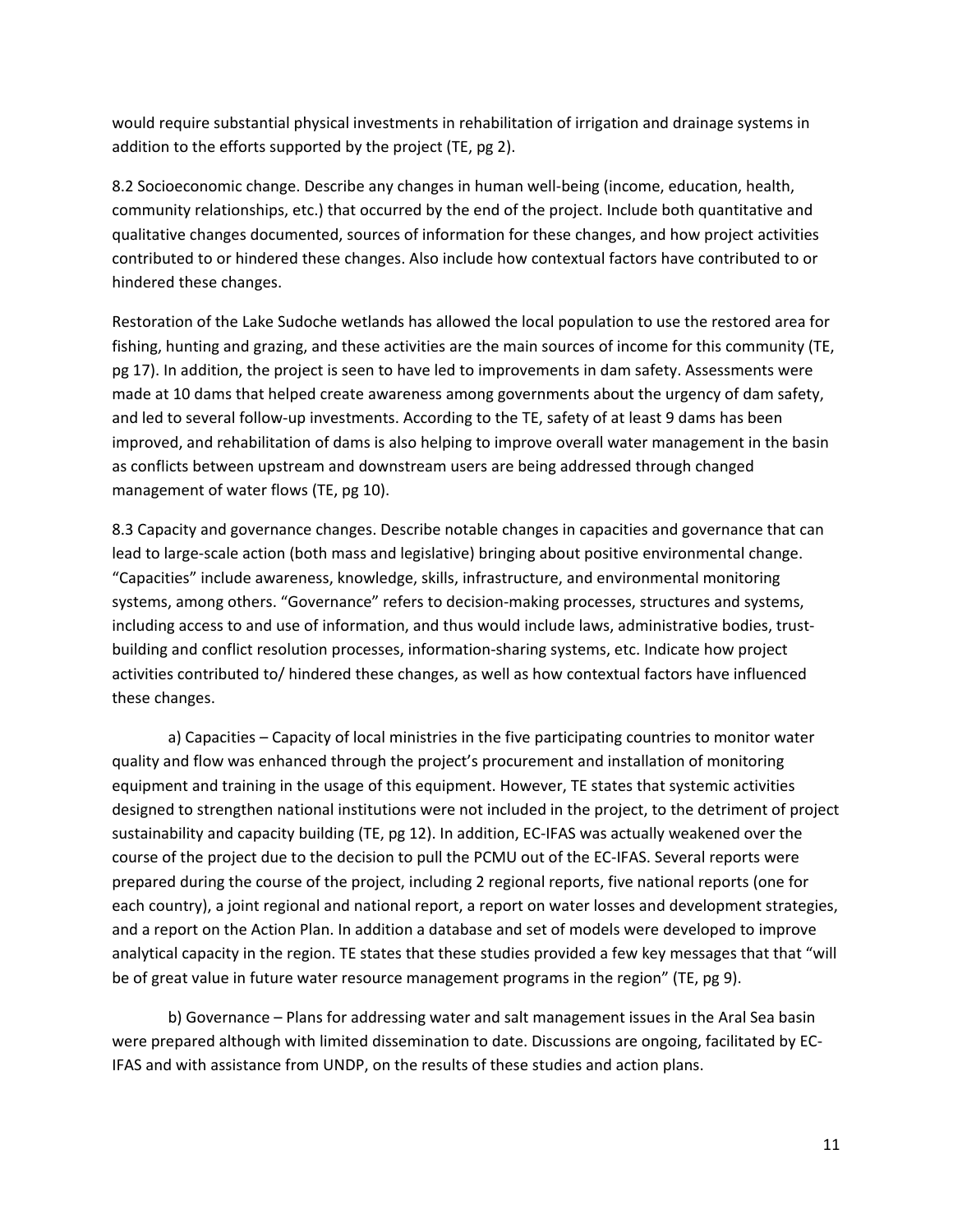8.4 Unintended impacts. Describe any impacts not targeted by the project, whether positive or negative, affecting either ecological or social aspects. Indicate the factors that contributed to these unintended impacts occurring.

No unintended impacts were reported to have occurred as a result of the project.

8.5 Adoption of GEF initiatives at scale. Identify any initiatives (e.g. technologies, approaches, financing instruments, implementing bodies, legal frameworks, information systems) that have been mainstreamed, replicated and/or scaled up by government and other stakeholders by project end. Include the extent to which this broader adoption has taken place, e.g. if plans and resources have been established but no actual adoption has taken place, or if market change and large-scale environmental benefits have begun to occur. Indicate how project activities and other contextual factors contributed to these taking place. If broader adoption has not taken place as expected, indicate which factors (both project-related and contextual) have hindered this from happening.

TE states that the restoration component provided a model for similar restoration efforts, and has led to additional investments by the Government of Uzbekistan in the Amu Darya delta (3 new projects are underway) (TE, pg 11).

## **9. Lessons and recommendations**

9.1 Briefly describe the key lessons, good practices, or approaches mentioned in the terminal evaluation report that could have application for other GEF projects.

The TE provides the following lessons:

- Developing a detailed operational strategy among five countries is a daunting effort under any circumstance, but even more so when there are asymmetries in power, wealth and political systems. Therefore, it may be wasteful to spend substantial resources developing a detailed strategy in these situations.
- Multi-donor project are extremely difficult to implement. This is a lesion in particular for the GEF, where GEF policy places great emphasis on the need for substantial co-financing.
- Inadequate preparation of project components before appraisal adds greatly to the burden of project agency and Bank supervision staff during implementation.
- GEF support can have a catalytic role, as evidenced by the impressive number of parallel and spin-off projects generated from this project. Among these was a decision by Uzbekistan to expand wetlands restoration with its own funds, investments under the Bank-supported Uzbekistan Drainage, Irrigation and Wetlands Improvement project, and the Kazakhstan SYNAS projects.
- PMCU was given responsibility for implementing activities which would have been more appropriately implemented by country-level line agencies. Project components C, D, and E for example could have been implemented by the countries' Ministries of Agriculture/Environment or National Hydromet. This would have enhanced country ownership and resulted in strengthened national institutions, improving sustainability.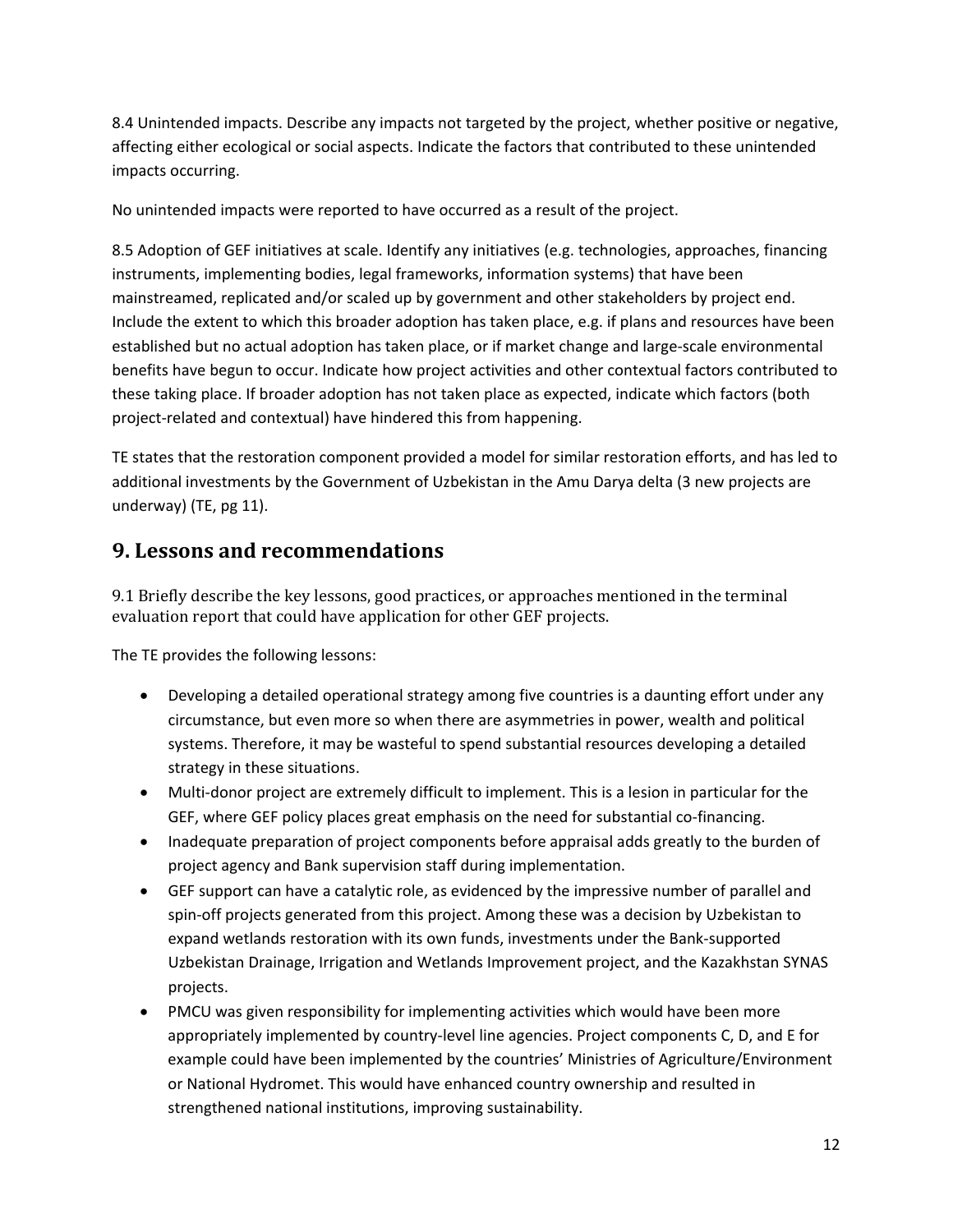9.2 Briefly describe the recommendations given in the terminal evaluation.

TE provides no recommendations.